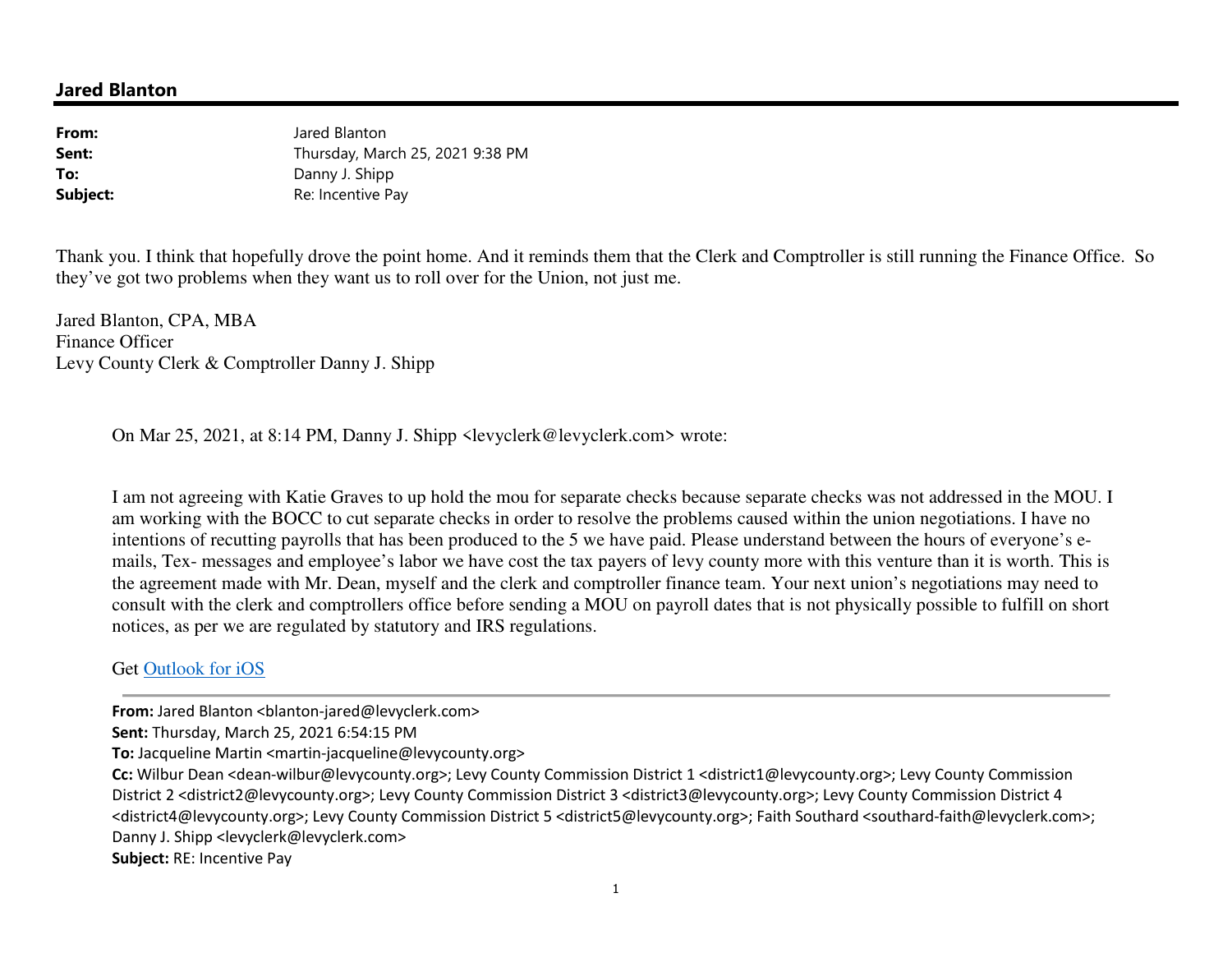Jacqueline,

Thank you. Sorry it took a while to get to this – we had our exit conference with the auditors today and other stuff.

Ok, so now I think we have a path forward for the Clerk & Comptroller to help the Board give the allowance for the union's interpretation of the agreement between the Board and the Local 4069. The Clerk is not party to the agreement, and therefore is not upholding it, nor bound by it, but rather, is making an effort to assist the Board by assuming a *manageable portion* of additional workload, free of additional fundingrequests. Per our discussion with Wilbur in Mr. Shipp's office earlier in the week, the following is to be understood:

- 1. We need a Board action clarifying that their intent <u>in this particular MOU</u> was for separate payments to be made. This can simply be a motion and a vote in a meeting for which the Clerk is taking minutes, so far as I'm concerned, that's all I need. I don't need a renegotiation or revised/clarified agreement, Resolution, or anything of that type so long as we can get that clarification of intent on public record.
- 2. The Clerk will run up to 4 additional payroll runs to accommodate these separate checks, but we'll need to schedule these around our cyclical workload. We realize that one of these will need to be sometime in September, since not all DPS employees will be qualified until then.
- 3. We will not request additional funding for those 4 payroll runs unless some other unusual interpretation on what's been written surfaces that requires additional unforeseen effort.
- 4. Faith will provide BOCC Management with that calendar of the dates we can make those extra payroll runs. BOCC Management (Wilbur, HR, or Mitch) can discuss with Faith the possibility of some flexibility of those dates and what will work. Those dates will likely *NOT* coincide with normal payroll dates because of complications and workload issues.
- 5. Federal withholding taxes will be withheld at the required supplemental pay rate of 22%, as well as normal FICA/Med of 7.65%. Obviously employer portion of FICA will also be paid.
- **6. It should be noted that if an employee has any automatic tax deductions set to pay out (because some do), those will still come out of this separate check. We have to go by their W-4.**
- 7. One thing I am not clear about is whether these employees are also requesting physical checks or are ok with their normal direct deposit settings. We will assume their normal payment account settings until we hear differently. I'm here by myself at the moment and not sure how easy it can be to temporarily "turn off" direct deposits for employees and issue physical checks, so anyone who is expecting that would need to communicate it well ahead of time to be sure it can be done without a process disruption.
- **8. Per Mr. Shipp's explicit and repeated instruction in our meeting, and which he just reiterated to me when I informed him of the union's response, we will** *not* **be going backward to change prior payments, for a number of reasons. I will outline some of the ramifications of that, briefly, below, so it's clear we're not just being obstinate.**

Faith is out until Monday, but I'm copying her on this email so she is aware of the need to construct a schedule to turn over to BOCC Management for payment processing dates. Faith: Please provide a check date as well as a "last day to get paperwork" for those check dates.

Addendum about changing prior payments, some problems: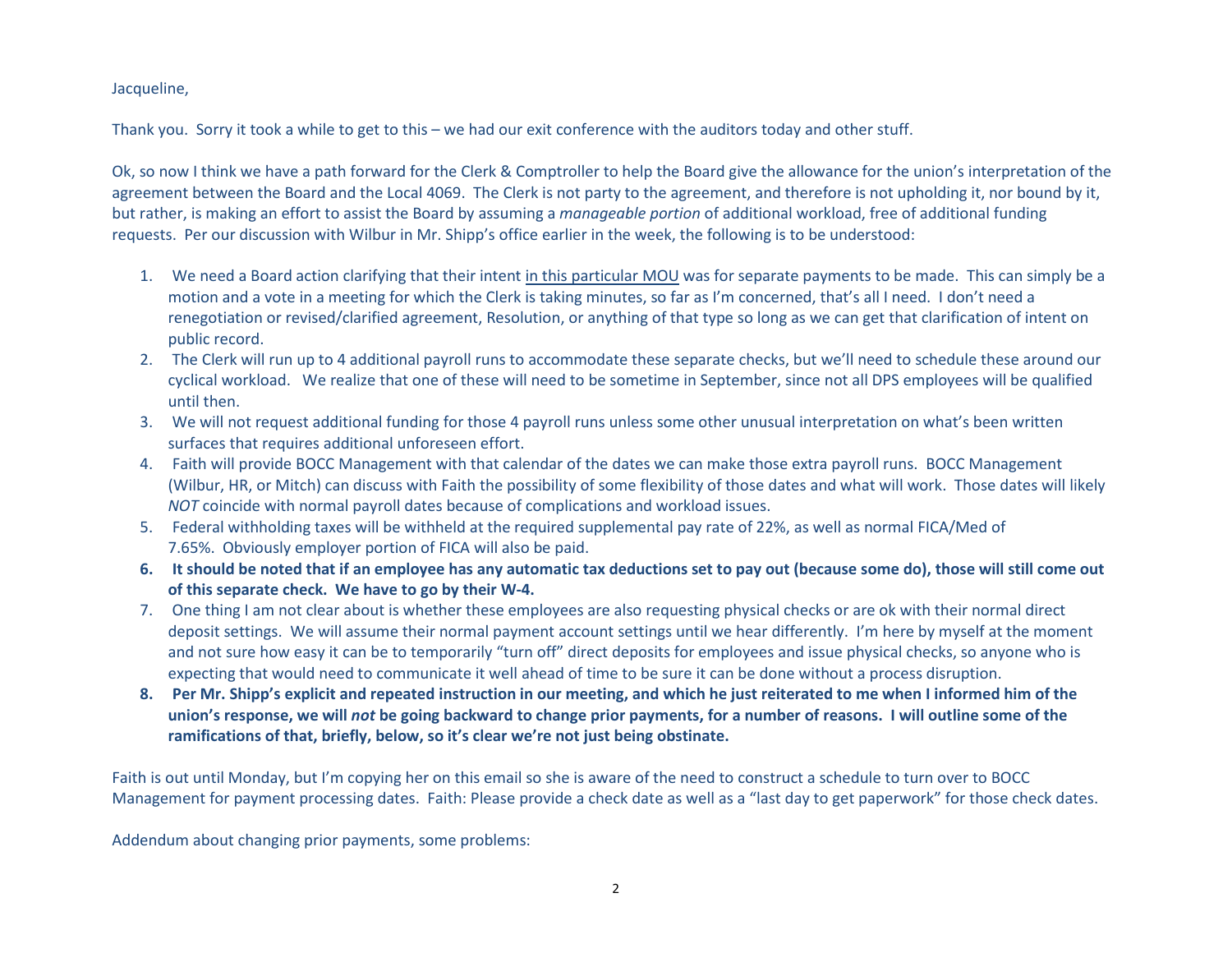- 1. Withholding taxes are automatically calculated with gross wages less excluded/deductible amounts. Reversing that actually requires a reversal of the entire pay to the employee, or a series of ill-advised manual adjustments to their payroll history in conjunction with the tax return info.
- 2. Simply paying "the difference" would result in improperly reported taxes on the 941's as well as the W-2's at year end, without more manual adjustments.
- 3. Taxes are withheld, reported, and remitted to the IRS.
- 4. Taxes are paid the same week. We are at the end of the 1<sup>st</sup> Quarter for payroll taxes. The Clerk would have to recover taxes paid to the IRS in the 1<sup>st</sup> Quarter, and pay them out in the 2<sup>nd</sup> Quarter. That's going to create situations wherein our supporting documentation will be out of sync with our tax returns.
- 5. There is no mechanism to immediately retrieve that money from the IRS, so we must then cut it out of other withholding, or artificially reduce wages with negative amounts. Or establish liability and receivable accounts to track balances for several offsetting transactions per employee.
- 6. In some cases, the employees' incentive pay was larger than their paycheck. So, since the reissue would not be combined with normal payroll, but separate, it would be impossible to simply reverse the whole paycheck on a check run without shipwrecking the employee's normal deductions. So reversing the whole check and then repaying the deposit would not be feasible.
- 7. All of these actions can create a myriad of problematic reconciliation issues on our tax reporting, as well as some accounting issues, because, again, we'd have to manually adjust wages to act as if taxes paid were on a different cycle.

I hope this is clear enough to follow; the first section is what's most pertinent. I didn't anticipate being here today, but my vacation is delayed.

Jared Blanton, MBA, CPAFinance Officer Levy Clerk & Comptroller Danny J. Shipp355 S. Court Street Bronson, FL 32621(352) 486-5266 ext. 1225

**From:** Jacqueline Martin <martin-jacqueline@levycounty.org> **Sent:** Thursday, March 25, 2021 10:54 AM To: Jared Blanton <br />blanton-jared@levyclerk.com> **Cc:** Wilbur Dean <dean-wilbur@levycounty.org> **Subject:** FW: Incentive Pay

See response from Katy below.

*Jacqueline Martin*Human Resource Manager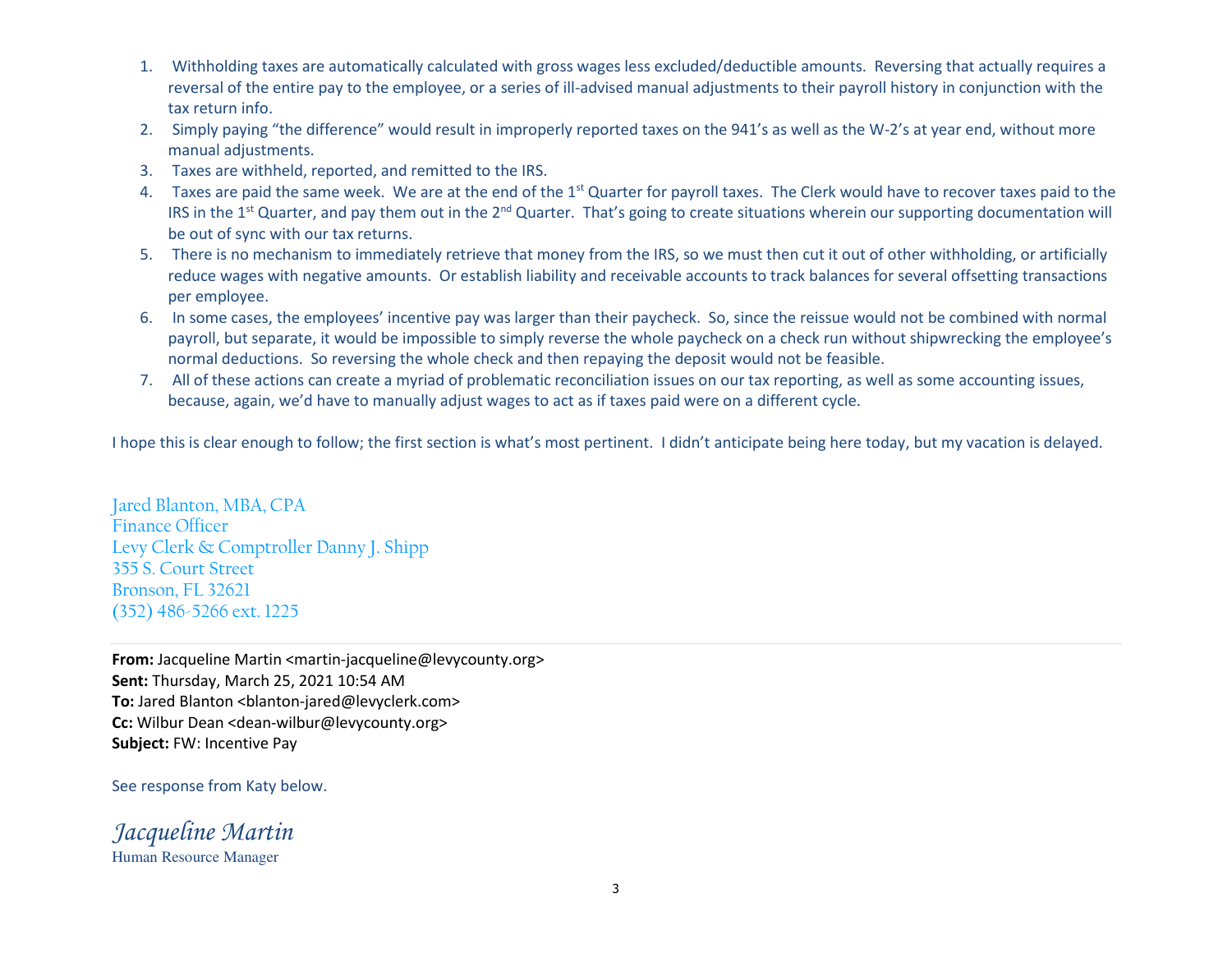The information in this email transmission may be considered privileged and confidential. If you are not the intended recipient, not the employee or agent responsible for delivering it to the intended recipient, you are hereby notified that any dissemination or copying of this transmission (including any attachments) is strictly prohibited. If you have received this email in error, please notify the sender by email reply.

**From:** Wilbur Dean <dean-wilbur@levycounty.org> **Sent:** Thursday, March 25, 2021 10:48 AM **To:** Jacqueline Martin <martin-jacqueline@levycounty.org> **Subject:** FW: Incentive Pay

Wilbur Dean Levy County Board of County CommissionP.O. Box 310 Bronson, FL 32621 Office: 352-486-5218Fax: 352-486-5167 Cell: 352-443-9346dean-wilbur@levycounty.org

The information in this email transmission may be considered privileged and confidential. If you are not the intended recipient, not the employee or agent responsible for delivering it to the intended recipient, you are hereby notified that any dissemination or copying of this transmission (including any attachments) is strictly prohibited. If you have received this email in error, please notify the sender by email reply.

## **From:** Katy Graves <kgraves2528@yahoo.com>

**Sent:** Thursday, March 25, 2021 10:40 AM

**To:** Wilbur Dean <dean-wilbur@levycounty.org>; Mitch Harrell <mharrell@levydps.com>; Levy County Commission District 1 <district1@levycounty.org>; Levy County Commission District 2 <district2@levycounty.org>; Levy County Commission District 3 <district3@levycounty.org>; Levy County Commission District 4 <district4@levycounty.org>; Levy County Commission District 5